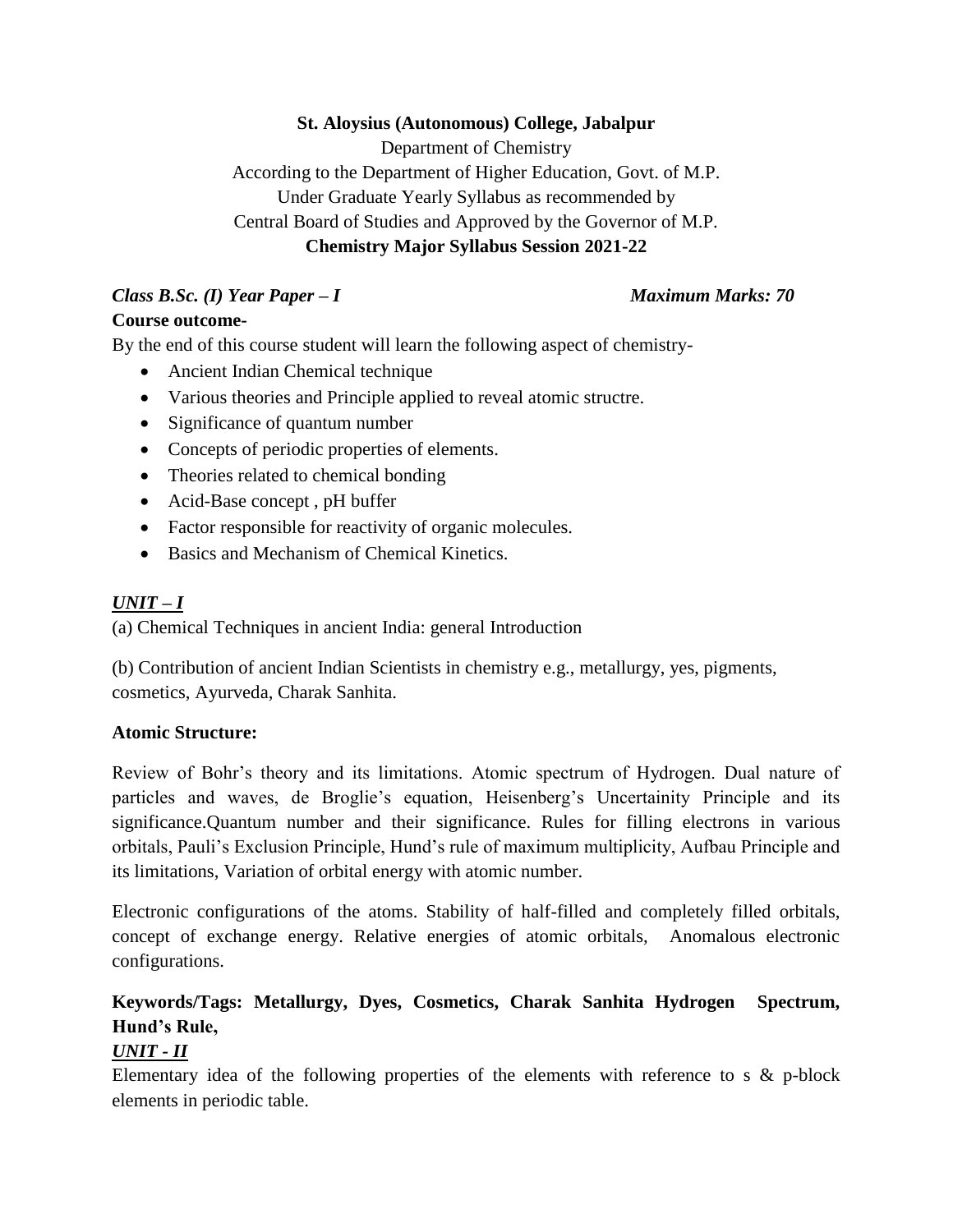Effective nuclear number (EAN), Shielding or screening effect, Slater rules, variation of effective nuclear charge in periodic table. Atomic radii (vander Waals),Ionic and crystal radii, Covalent radii (octahedral and tetrahedral) Detailed discussion of the following properties of elements, with reference to s & p-blocks.

Ionization energy – Successive ionization energy and factors affecting ionization energy. Applications of Ionization energy. Electronegativity-Pauling's/Mulliken's electronegativity scales. Variation of electro negativity with bond order, partial charge, hybridization

#### **Keywords/Tags: EAN, Atomic radii, Ionic radii, Crystal radii**

### *UNIT - III*

### **Ionic Bonding: General Characteristics of Ionic Bonding.**

Ionic Bonding and energy: lattice and salvation energies and their importance in the context of stability and solubility of ionic compounds.Statement of Born-Lande equation for calculation of lattice energy, Madelung constant, Born-Haber cycle and its applications. Covalent character in ionic compounds, polarizing power and polarizability. Fajan's rules.

Covalent bonding: Lewis structure, Valence bond theory(Heitler-London Approach).Hybridization-Concept, types  $(SP, SP^2, SP^3, dSP^2, d^2SP^3)$  with suitable example of inorganic and organic molecules.Ionic character in covalent compounds-dipole moment and percentage ionic character.

Valence Shel Electron pair Repulsion (VSEPR) Theory: Assumption, need of theory, application of theory to explain geometries or shapes of some inorganic molecules and ions on the basis if VSEPR and hybridaization with suitable examples of linear trigonal planar, square planar, tetrahedral, trigonal bipyramidl and octahedral arrangements such as: $NH<sub>3</sub>$ ,  $H<sub>2</sub>O$ ,  $SF<sub>4</sub>$ ,  $CIF<sub>3</sub>$ ,  $PCI<sub>5</sub>$ ,  $SF<sub>6</sub>$ , ClF<sub>5</sub>, XeF<sub>4</sub>.

#### **Molecular orbital (MO) concept of bonding**

The approximations of the theory, Linear combination of Atomic Orbitals(LCAO) (elementary pictorial approach).Rules for the LCAO method, bonding and antibonding MOs.Characteristics for s-s, s-p and p-p combinations of atomic orbitals, nonbonding combination of orbitals. Molecular orbital Diagram of homonuclear diatomic molecules: $H_2$ ,  $Li_2$ , Be<sub>2</sub>, B<sub>2</sub>, C<sub>2</sub>, N<sub>2</sub>, O<sub>2</sub>, F<sub>2</sub> and their ions. Molecular orbitals of heteronuclear diatomic molecules: CO, NO, CN, HF.

#### **Bond parameters:**

Definition and factors affecting- bond orders, bond lengths, bond angles.

# *Keywords/Tags:* **Ionic Bonding, Covalent Bonding, hybridaization, VSEPR Theory, LCAO, MO diagram, Bond Parameters**

## *UNIT – IV*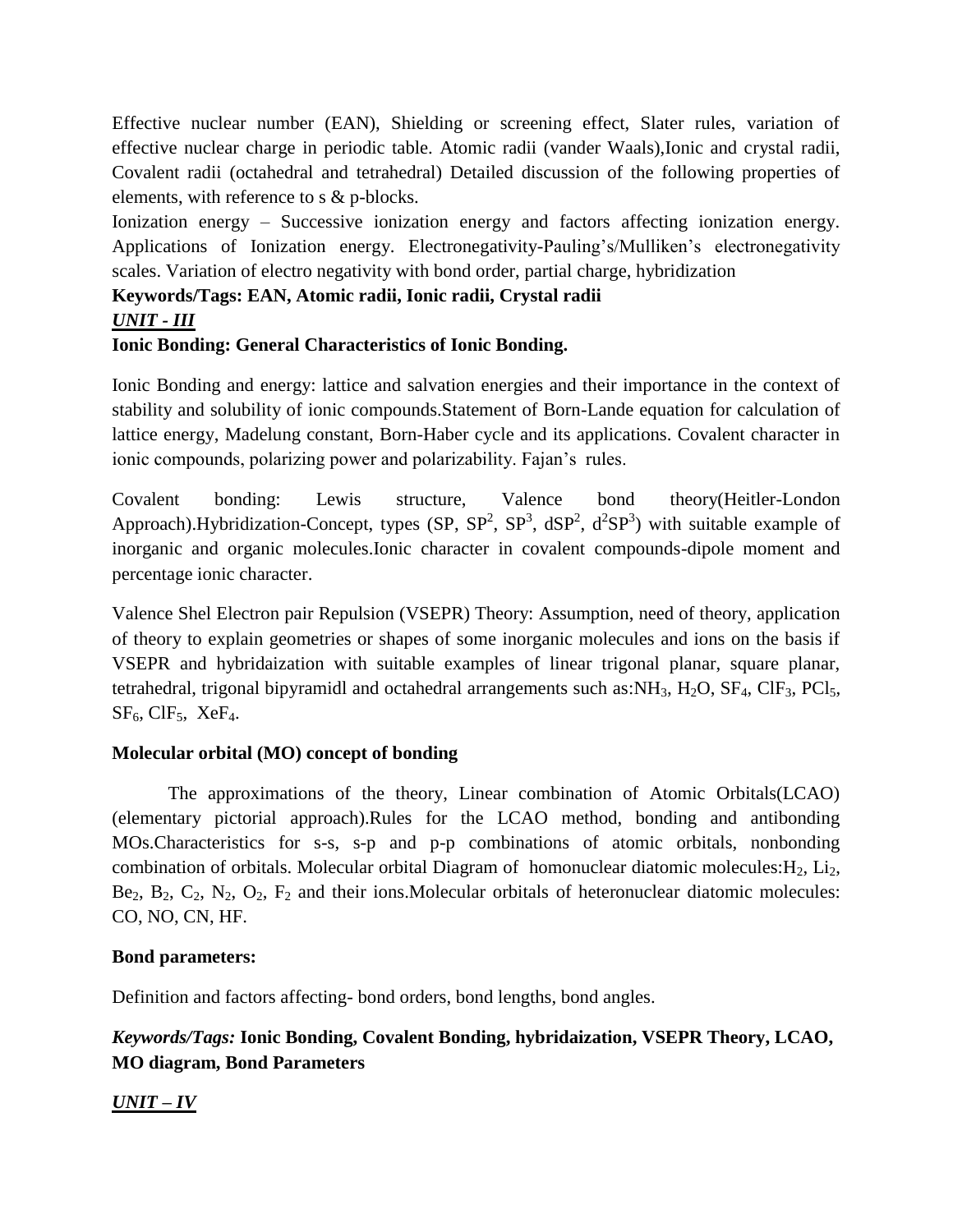Arrhenius concept, Bronsted\_Lowry's concept, conjugate acids and bases, relative strength of acids, Lewis concept. pH, buffer solutions. Acid-base neutralisation curves, handerson equation.

Strength of organic acids and bases: Comparative study with emphasis on factors affecting pK values

Indicator, choice of indicators.

## *Keywords/Tags:* **Acid-base concept, Bronsted-Lowry's concept, Conjugate Acids and Bases, pH, Bufer Solution, Indicator.**

#### *UNIT – V*

#### **(a) Fundamentals of Organic Chemistry**

Structure, shape and reactivity of organic molecules:Physical Effects, Electronic Displacement: Inductive Effect, Electromeric Effect, Resonance and Hyperconjugation. Cleavage of bonds: Homolysis and Heterolysis. Reactive Intermediates: Carbocations, Carbanions and free radicals. Nucleophiles and Electrophiles.

#### **(b) Stereochemistry of Organic Compounds:**

#### Concept of isomerism- **Geometrical isomerism:**

Determination of configuration of geometric isomers.E & Z system of nomenclature, geometric isomerism in oximes and alicyclic compounds.

**Optical isomerism:** Elements of symmetry, molecular chirality, enantiomers & their properties, stereogeniccentre, optical activity of enantiomers. Concept of chirality ( up to two carbon atoms ) : chiral and achiral molecules with two stereogeniccentres, diastereomers, threo and erythroisomers, mesoisomer, resolution of enantiomers, inversion, retention and racemization. Relative and absolute configuration, sequence rules,  $D & L$  and  $R & S$  systems of nomenclature.

#### **Conformations and Conformational analysis**

Conformations of ethane, butane and cyclohexane.Interconversion of wedge Formula, Newman, Sawhorse and Fischer representations.

**Keywords/Tags: Electronic Displacements, Nucleophiles, Electrophiles, Isomerism, Molecular Chirality, Enantiomers, Sequence Rules, Conformation**

#### *UNIT-VI*

#### **Chemical Kinetics:**

Rate of reaction, Defination and difference of order and molecularity. Derivation of rate constants for first, second, third and zero order reactions and examples. Derivation of half-life period.Methods to determine the order of reactions.Effect of temperature on rate of reaction, Arrhenius equation, concept of activation energy.

#### **Iconic Equilibria:**

Strong, moderate and weak electrolytes, degree of ionization, factors affecting degree of ionization, ionizations constant and ionic product of water. Commonion effect.Salt hydrolysis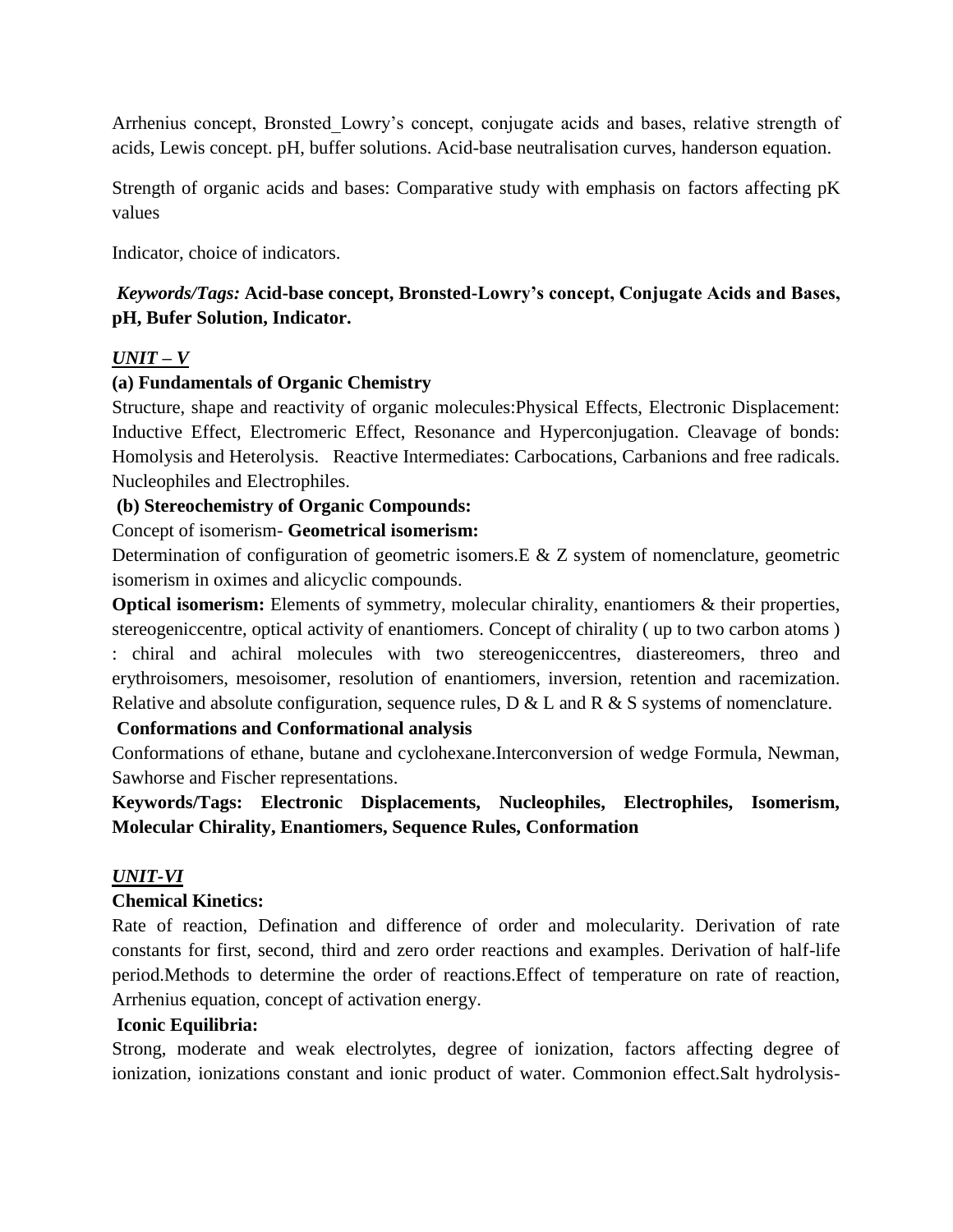calculation of hydrolysis constant, degree of hydrolysis and pH for difficult salts.Solubility and solubility product of sparingly soluble salts-applications of solubility product.

**Keywords/Tags:** Order Of Reaction, Molecularity Of Reaction, Arrhenius Equation, Activation Equation, Activation Energy, Electrolytes, Salt Hydrolysis, Solubility Product.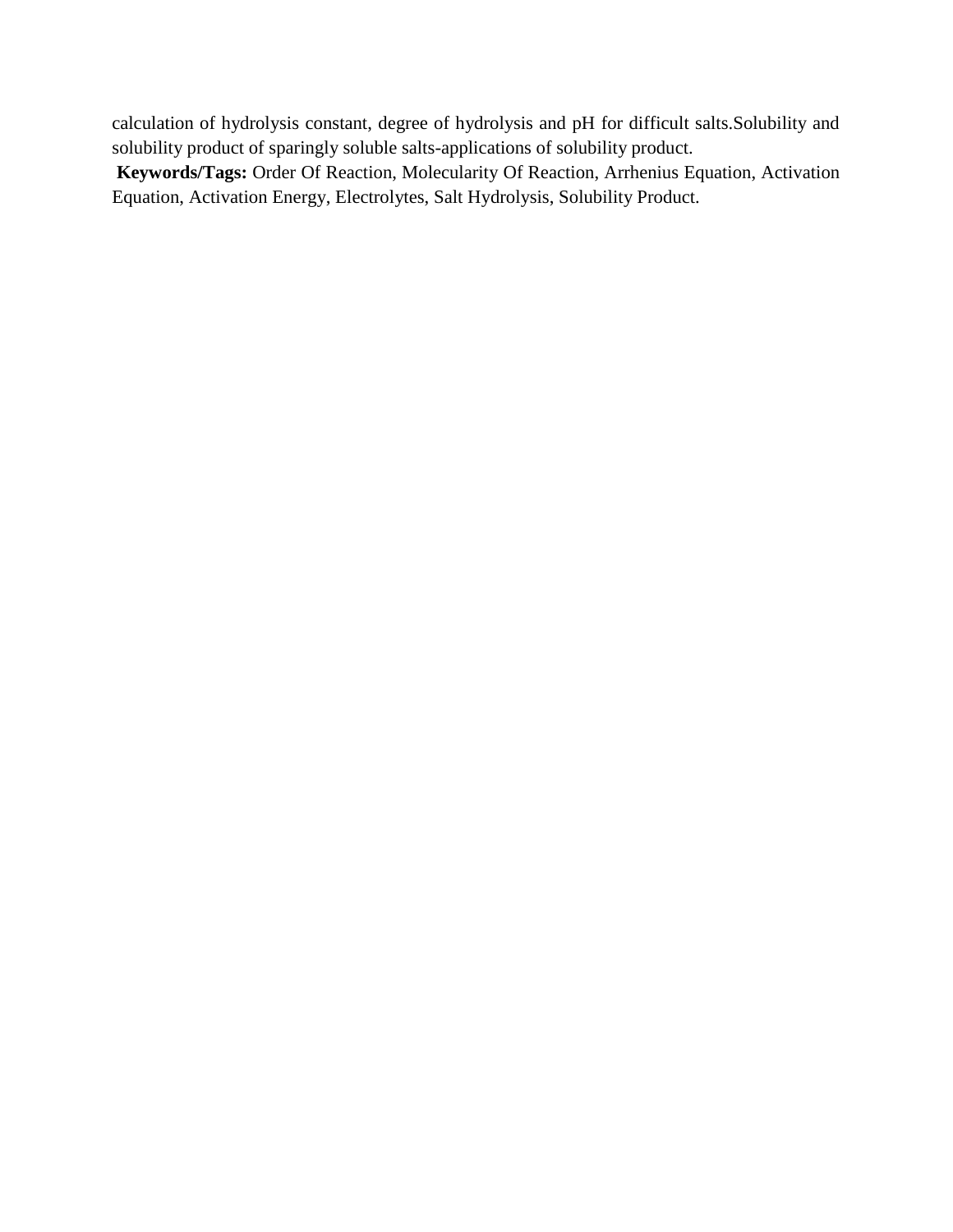# **St. Aloysius (Autonomous) College, Jabalpur Department of Chemistry**

According to the Department of Higher Education, Govt. of M.P. Under Graduate Yearly Syllabus as recommended by Central Board of Studies and Approved by the Governor of M.P.

# **Chemistry Major Syllabus Session 2021-22**

*Class B.Sc. (I) Year Paper – II Maximum Marks: 70*

**Course outcome-** By the end of this course student will learn the following aspect of chemistry-

- **Basic concept of mathematics for chemist**
- **Fundamental of analytical chemistry and steps involve in analysis.**
- **Basic Knowledge of computer for chemists**
- **Basic concepts of Chemical equilibrium**
- **Principle of chromatography and chromatography techniques**
- **Various techniques of spectroscopic Analysis.**

# *UNIT – I*

# **1. Mathematics for Chemists:**

straight line equation Logarithmic relations, curves sketching, linear graphs and calculation of slopes, Differentiation of functions like  $k_x$ ,  $e^x$ ,  $x^n$ , sin *x*, log *x*; maxima and minima, partial differentiation. Integration of some useful/relevant functions.

Keywords/Tags: Linear graphs, Logarithmic relations, differentiation, Integration.

# *UNIT - II*

**Basic Analytical chemistry:** Introduction to analytical Chemistry and its interdisciplinary nature. Concept of Sampling, Importance of accuracy. Precision and source of error in analytical measurements. Significant figures. Statistical term: mean .mean deviation, median, standard deviation, Numerical problems.

## **Calculation used in Analytical Chemistry**

**Some important unit of measurements-** SI units, Distinction between mass and weight, mole,milli mole and Numerical problems.

**Solution and their Concentrations-** Concept of molarity, molality and normality. Expressing the concentration in parts per million (ppm), parts per billion(ppb), Numerical problems.

**Chemical Stoichiometry-** empirical and molecular formulas, stoichiometric calculation, Numerical problems.

**Keywords/Tags: Accuracy, Precision, SI Units, unit of concentration, Chemical Stoichiometry.**

*UNIT - III* **Unit-3 Computer for Chemists**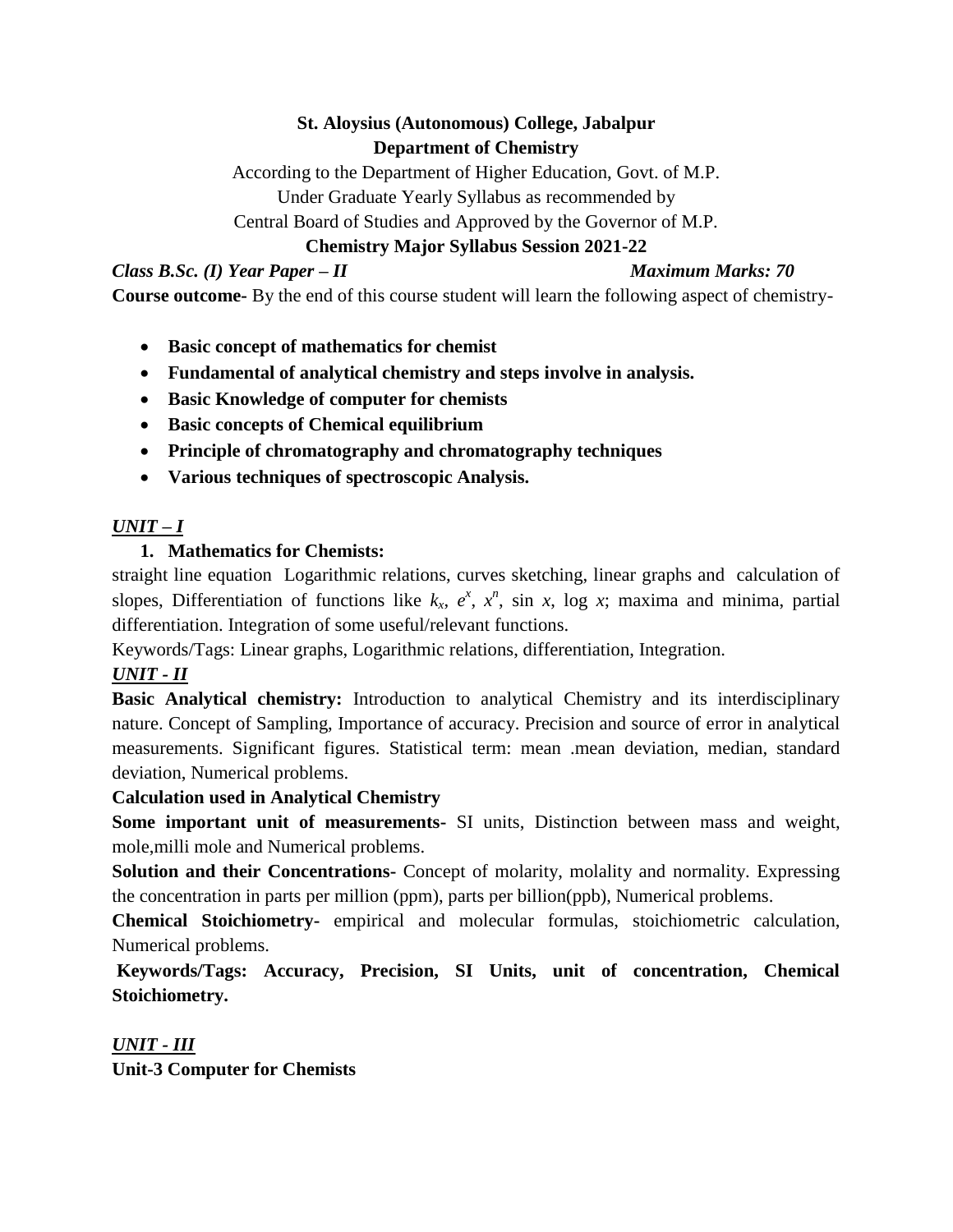Introduction to computer, Introduction to operating systems like-DOS, windows , Linus and Ubuntu.

## **Use of Computer Programs**

Running of standard programs and packages such as MS-word, MS-Excel, Power –point, Execution of linear regression x-y point . Use of softwares for drawing structures and Molecular formulae

Keywords/Tags: Operating system, MS-word, MS-excel, Power-point.

## *UNIT - IV*

## **Chemical Equilibrium:**

Equilibrium constant and free energy , concept of chemical potential . thermodynamic derivation of law of chemical equilibrium . Temperature dependence of equilibrium constant : Vant Hoff reaction isochore. van't reaction isotherm . Le Chatelier's principal and its applications. Key/Tags: Chemical Equilibrium, Equilibrium constant, Free energy, Chemical potential.

## *UNIT - V*

ChromatographyIntroduction .Pricipal and classification Mechanism of separation: adsorption. Partition and ion-exchange.

Development of chromatograms: frontal elution and displacement methods.

Paper Chromatography (ascending descending and circular), thin layer chromatography (TLC) and Column Chromatography ( C C ) and High Pressure Liquids Chromatography (HPLC) , types of column and column selection , applications, limitation

#### **Principle and Applications of: Flash – Chromatography,** Ion-Exchange chromatography and Chiral chromatography.

Keywords/ tags Chromatogram, ion exchange, Column Selection, Adsorption.

## *UNIT - VI*

#### **Spectral techniques of analysis**

 Basics of absorption spectroscopy: Electromagnetic radiation Spectral range. Absorbance. Absorptive, Molar Absorptive.

Fundamental Laws of absorption. Lambert-Beer Law and its limitation.

Constitution and working of photometer , spectrometer, colorimeter.

## **Ultraviolet (UV) absorption spectroscopy**

Presentation and analysis of UV spectra. Types of electronic transition Effect of conjugation. Concept of chromophore and auxochrome, Bathochromic, hypscohromic. Hyperchromic and hypochromic shift. UV spectra of conjugated polyenes and enones.

#### **Infra-red (IR) absorption spectroscopy**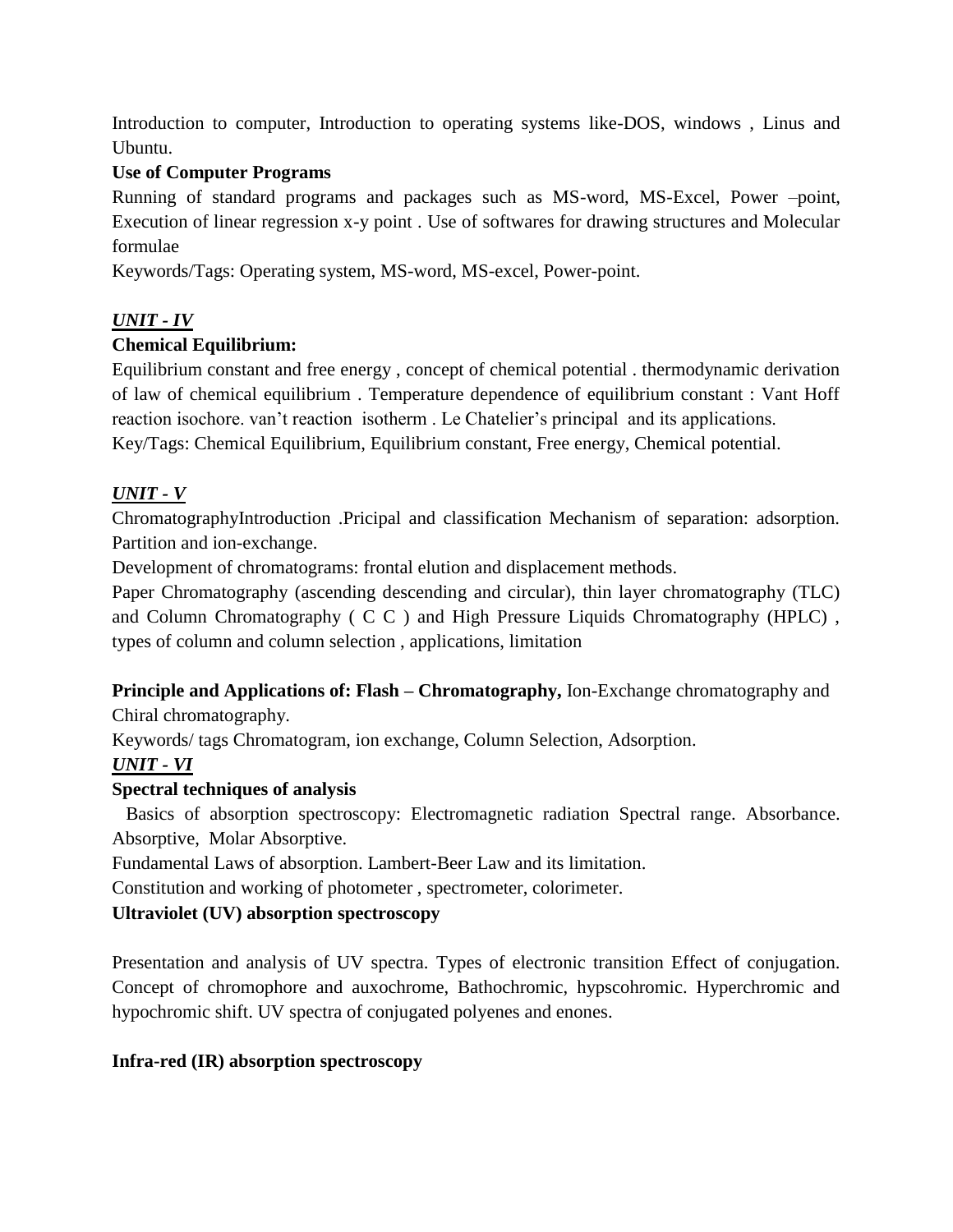Molecular vibration. Hook'es lwa, selection rules. Intensity and position of IR bands. Measurement of IR-spectrum. Finger print region, Characteristics absorption of various functional group and interpretation of IR spectra of simple organic compounds. Keywords/Tags: Hypscohromic Hypochromic, absorption, spectrum.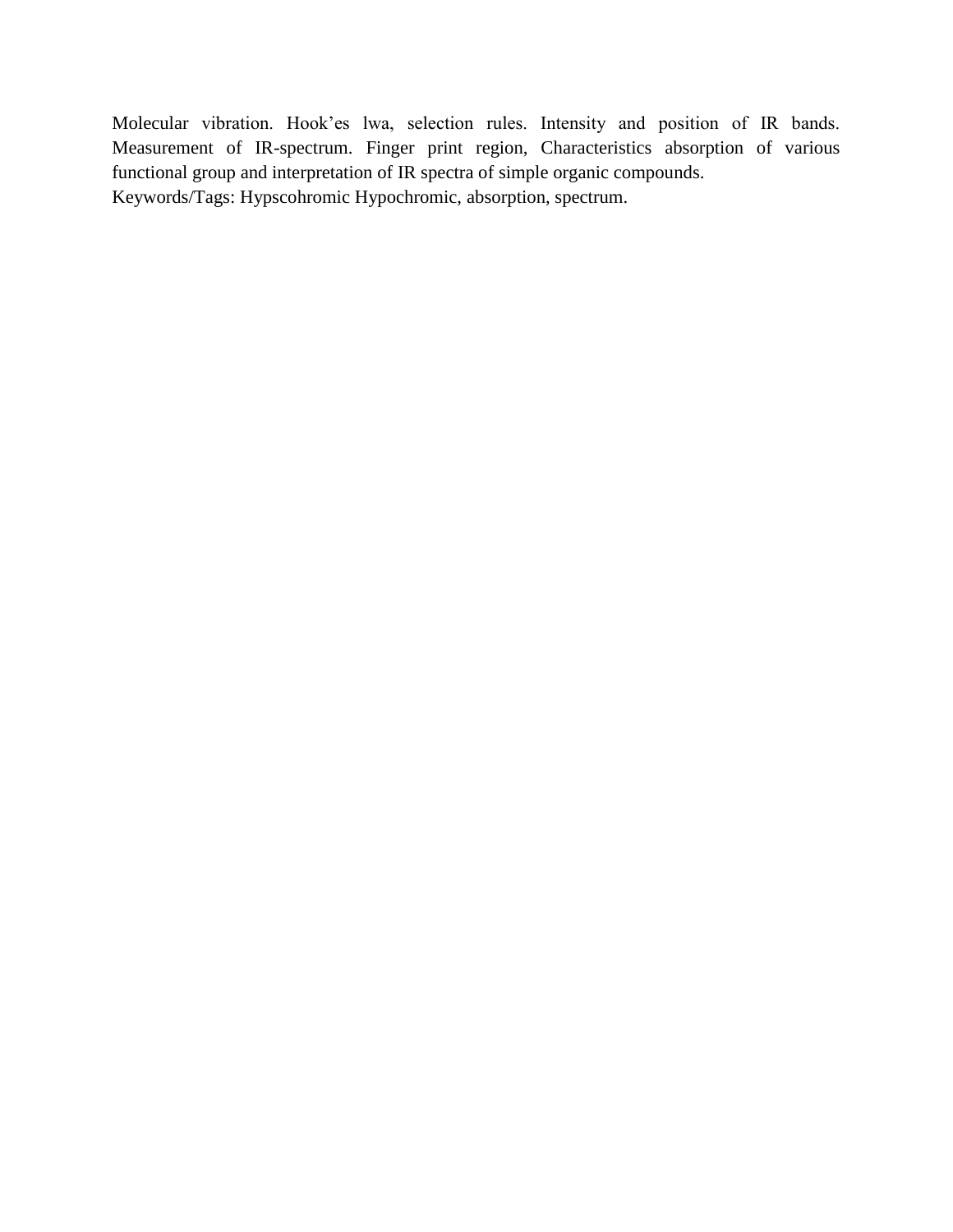# **St. Aloysius (Autonomous)College, Jabalpur Department of Chemistry**

According to the Department of Higher Education, Govt. of M.P. Under Graduate Yearly Syllabus as recommended by Central Board of Studies and Approved by the Governor of M.P.

# **Chemistry Minor Syllabus Session 2021-22**

## *Class B.Sc. (I) Year Maximum Marks: 70*

**Course outcome-** By the end of this course student will learn the following aspect of chemistry-

- Basic concept of mathematics for chemist
- Fundamental of analytical chemistry and steps involve in analysis.
- Basic Knowledge of computer for chemists
- Basic concepts of Chemical equilibrium
- Principle of chromatography and chromatography techniques
- Various techniques of spectroscopic Analysis.

# *UNIT – I*

# **2. Mathematics for Chemists:**

straight line equation Logarithmic relations, curves sketching, linear graphs and calculation of slopes, Differentiation of functions like  $k_x$ ,  $e^x$ ,  $x^n$ , sin *x*, log *x*; maxima and minima, partial differentiation. Integration of some useful/relevant functions.

Keywords/Tags: Linear graphs, Logarithmic relations, differentiation, Integration.

# *UNIT - II*

**Basic Analytical chemistry:** Introduction to analytical Chemistry and its interdisciplinary nature. Concept of Sampling, Importance of accuracy. Precision and source of error in analytical measurements. Significant figures. Statistical term: mean .mean deviation, median, standard deviation, Numerical problems.

## **Calculation used in Analytical Chemistry**

**Some important unit of measurements-** SI units, Distinction between mass and weight, mole, milli mole and Numerical problems.

**Solution and their Concentrations-** Concept of molarity, molality and normality. Expressing the concentration in parts per million(ppm), parts per billion(ppb), Numerical problems.

**Chemical Stoichiometry-**empirical and molecular formulas, stoichiometric calculation, Numerical problems.

**Keywords/Tags: Accuracy, Precision, SI Units, unit of concentration, Chemical Stoichiometry.** 

*UNIT - III* **Unit-3 Computer for Chemists**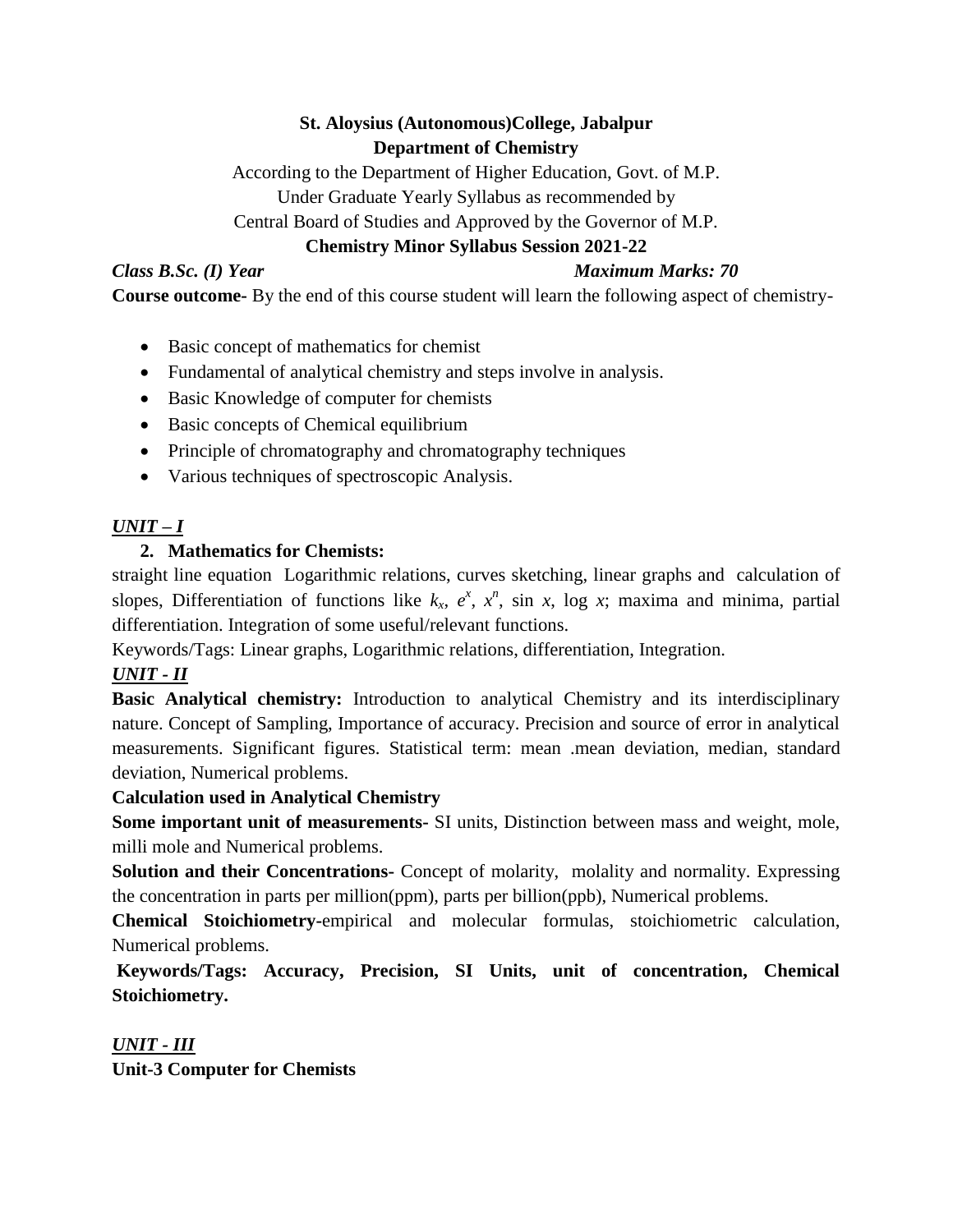Introduction to computer, Introduction to operating systems like-DOS, windows , Linus and Ubuntu.

## **Use of Computer Programs**

Running of standard programs and packages such as MS-word, MS-Excel, Power –point , Exceution of linear regression x-y point . Use of softwares for drawing structures and Molecular formulae

Keywords/Tags: Operating system, MS-word, MS-excel, Power-point.

## *UNIT - IV*

## **Chemical Equilibrium:**

Equilibrium constant and free energy , concept of chemical potential . thermodynamic derivation of law of chemical equilibrium . Temperature dependence of equilibrium constant : Vant Hoff reaction isochore . van't reaction isotherm . Le Chatelier's principal and its applications. Key/Tags: Chemical Equilibrium Equilibrium constant, Free energy,Chemical potential.

## *UNIT - V*

ChromatographyIntroduction .Pricipal and classification Mechanism of separation: adsorption. Partition and ion-exchange.

Development of chromatograms: frontal elution and displacement methods.

Paper Chromatography (ascending descending and circular), thin layer chromatography (TLC) and Column Chromatography ( C C ) and High Pressure Liquids Chromatography (HPLC) , types of column and column selection , applications, limitation

### **Principle and Applications of: Flash – Chromatography,** Ion-Exachange chromatography and Chiral chromatography.

Keywords/ tags Chromatogram, ion exchange, Column Selection, Adsorption.

# *UNIT - VI*

#### **Spectral techniques of analysis**

 Basics of absorption spectroscopy: Elecromagnetic radiation Spectral range. Absorbance. Absorpity, Molar Absorptivity.

Fundamental Laws of absorption. Lambert-Beer Law and its limitation.

Constitution and working of photometer , spectrometer, colorimeter.

## **Ultraviolet(UV) absorption spectroscopy**

Presentation and analysis of UV spectra. Types of electronic transition Effect of conjugation. Concept of chromophore and auxochrome, Bathochromic, hypscohromic. Hyperchromic and hypochromic shift. UV spectra of conjugated polyenes and enones.

#### **Infra-red (IR) absorption spectroscopy**